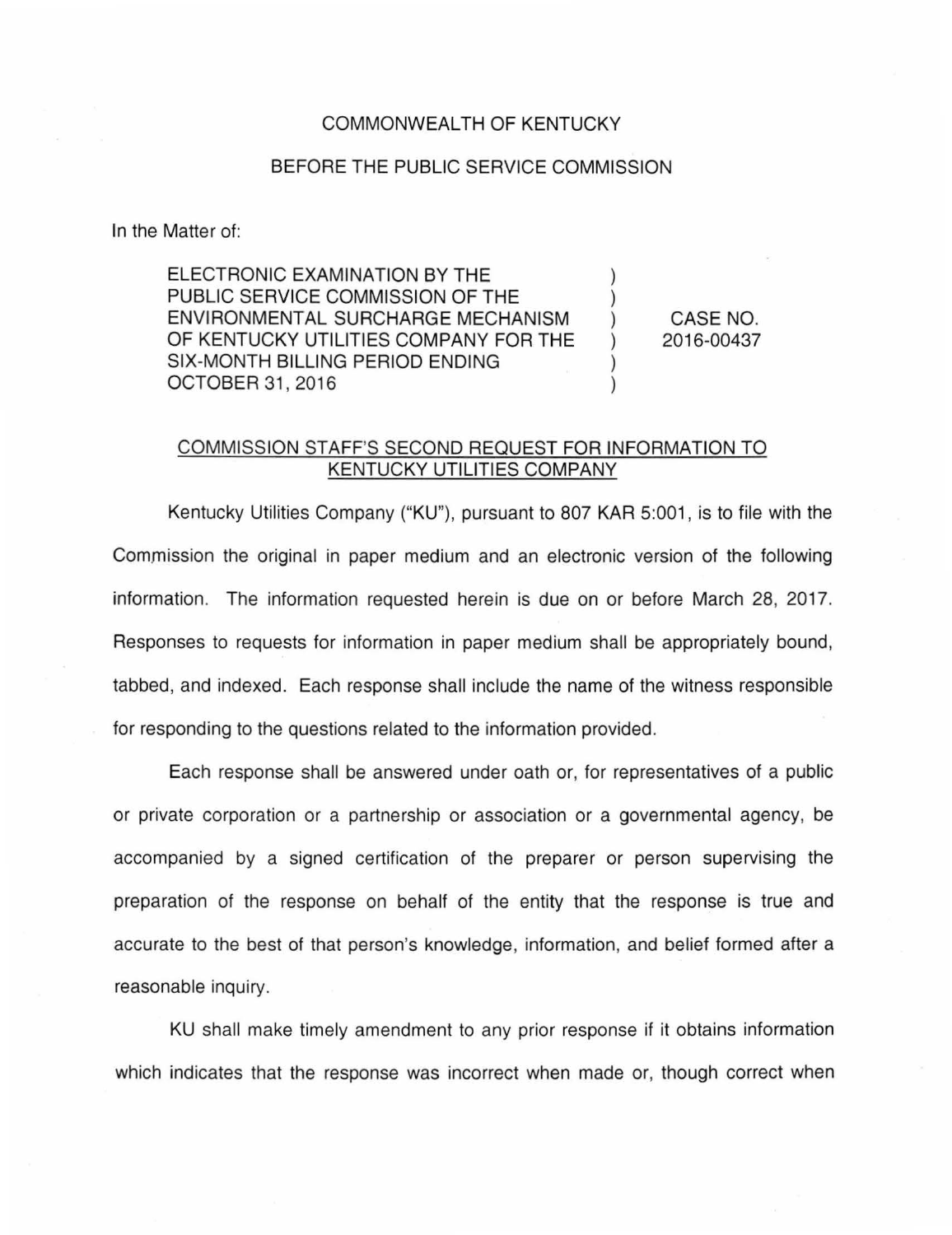made, is now incorrect in any material respect. For any request to which KU fails or refuses to furnish all or part of the requested information, it shall provide a written explanation of the specific grounds for its failure to completely and precisely respond.

Careful attention should be given to copied material to ensure that it is legible. When the requested information has been previously provided in this proceeding in the requested format, reference may be made to the specific location of that information in responding to this request. When filing a paper containing personal information, KU shall, in accordance with 807 KAR 5:001, Section 4(10), encrypt or redact the paper so that personal information cannot be read.

1. Refer to KU's response to Commission Staff's First Request for Information ("Staff's First Request"), Item 2, Attachment, page 2 of 3, columns 9 and 10, "ECR Billing Factor Revenues" and KU's monthly environmental surcharge reports for the expense months of May 2016 through October 2016, ES Form 3.00, column 6, "Environmental Surcharge Revenues." Explain why these amounts differ from the product of the applicable monthly billing factors and revenues subject to surcharge. If applicable, include KU's policy for rounding the monthly billing factors, both for billing purposes and the monthly environmental surcharge reports.

2. Refer to KU's response to Staff's First Request, Item 2, Attachment, page 3 of 3, wherein KU indicates an over-recovery of \$1,366,839 as a result of using 12 month average revenues to determine KU's monthly billing factors. Commission Staff has been unable to duplicate this amount based on its understanding of KU's explanation of the calculation in response to Commission Staff's inquiry at the informal conference held on February 14, 2017. Provide in Excel spreadsheet format with all

-2- Case No. 2016-00437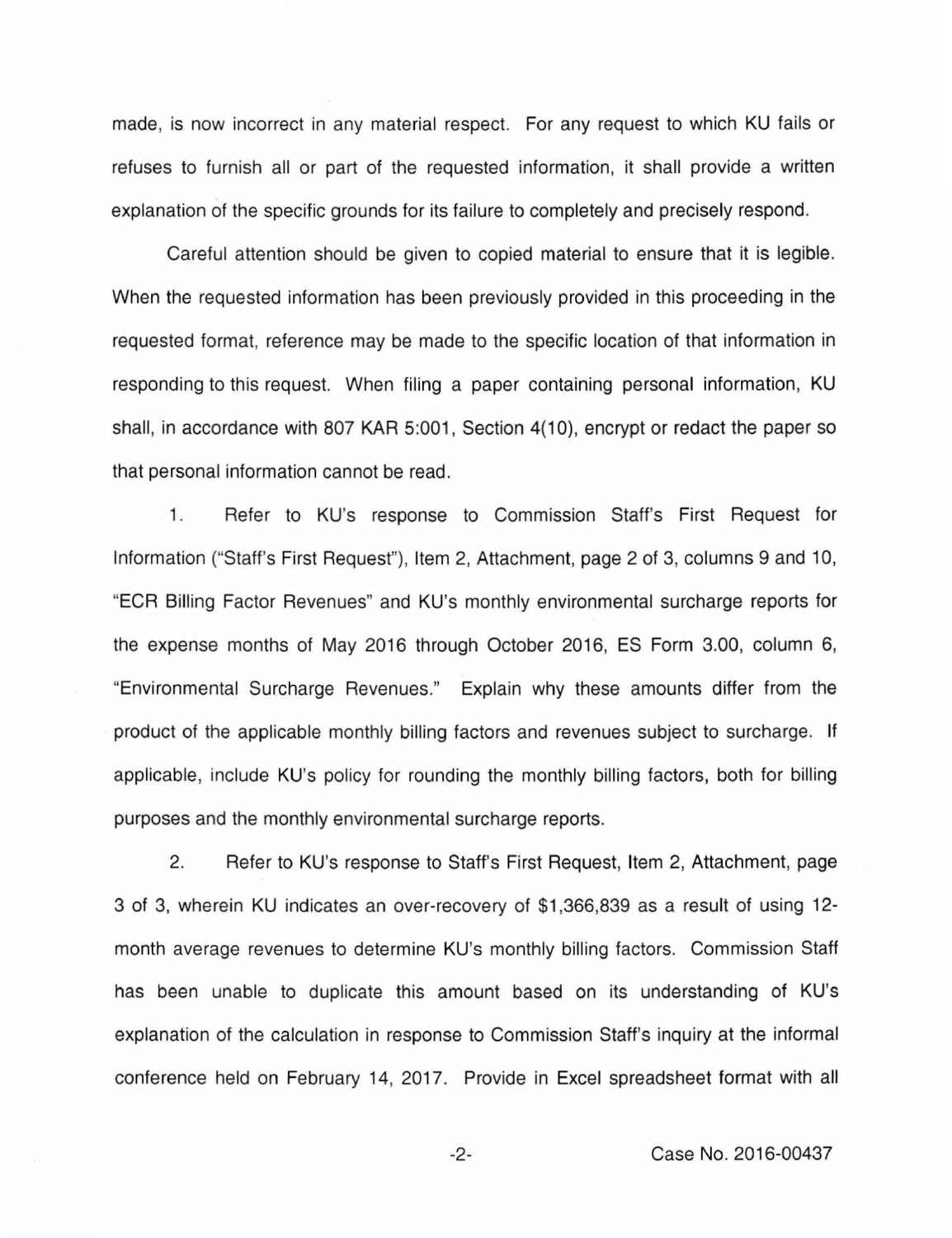formulas intact and unprotected and all rows and columns accessible, the calculation of the \$1 ,366,839 over-recovery as a result of using 12-month average revenues to determine KU's monthly billing factor.

Jaline R. Mathews

Executive Director Public Service Commission P.O. Box 615 Frankfort, KY 40602

DATED **MAR 1 4 2017** 

cc: Parties of Record

Case No. 2016-00437